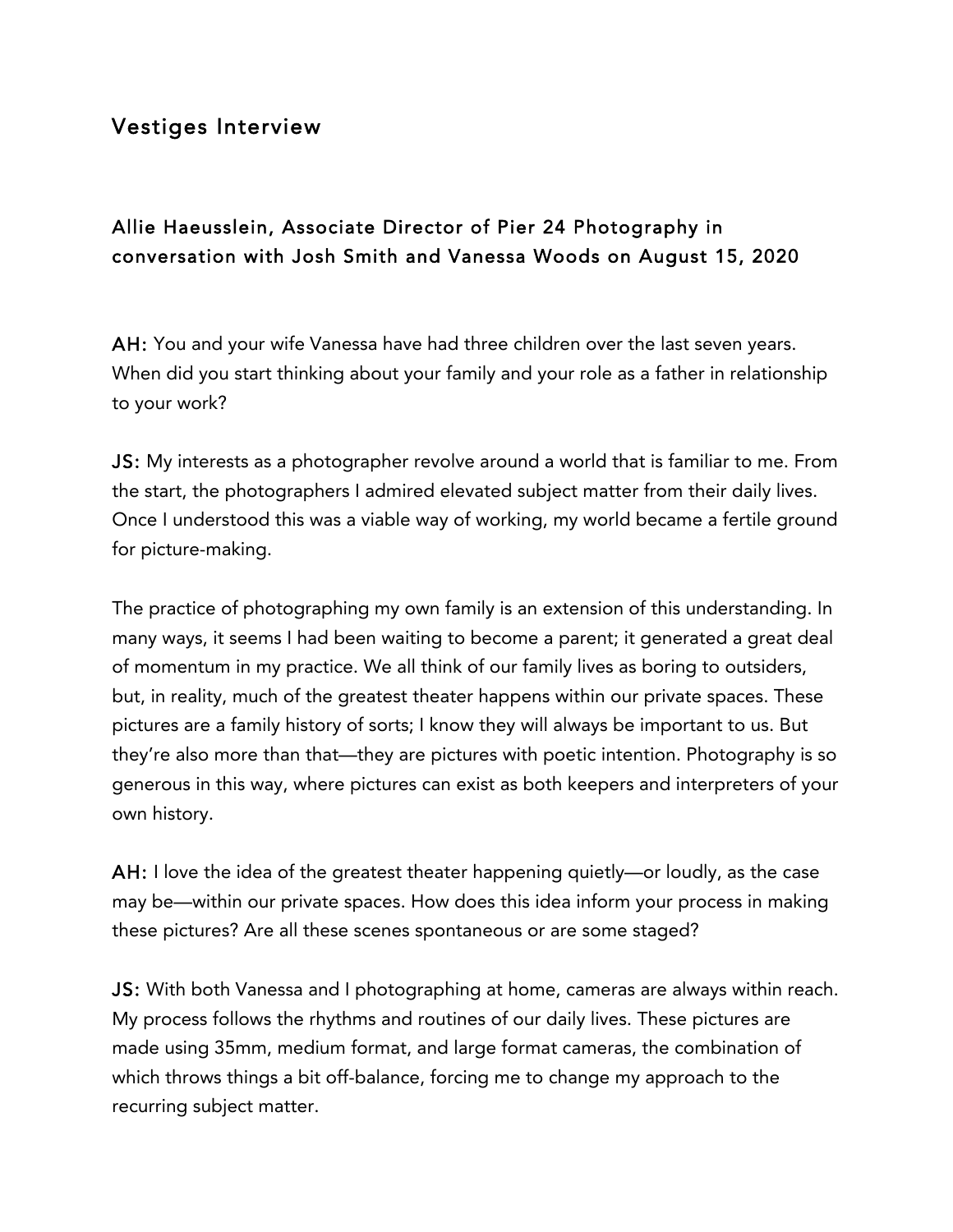These pictures are usually born from moments of opportunity where my instinct is not to intervene with what's in front of me. I am drawn to moments of stasis and transition, where I can tell one of my children has gone inward with their thoughts, and I would do anything to know what they are thinking. I am also drawn to moments when the whole operation collapses on itself—where limbs entangle, pajama patterns clash, and it's up to the camera to distill the chaos. The one time I don't feel the impulse to photograph is when something big happens; I am never photographing the bloody nose. Instead, I am attracted to moments that feel significant despite their "eventlessness."

As the years passed, though, I gradually began to direct the pictures more and more, often working to recreate a visual idea that originally occurred spontaneously. For example, I made an image several years ago of my son changing his shirt. The way his limbs entangled in the clothing and the impression of his face pushing through the fabric stayed with me. There was a struggle and transformation in this mundane moment, and I have been making images in pursuit of this motif ever since. This openness to how I create images has led to a lot of new possibilities, including a richer sense of collaboration with Vanessa and our children.

AH: The quality of light in these pictures is distinctive and striking. It almost feels like another subject matter in the work. Can you talk about the ways you've thought about light through the course of this project?

JS: The way I have utilized light has changed over time. Visually, I respond to the way different qualities of light describe the gestures of my rapidly changing family. Although I frequently use a flash, there is something extraordinary about the natural light that enters your home. Often fragmented and very directional, the light created by windows sometimes seems to generate the image for you.

Emotionally, I can't help but relate my personal experiences from particular time periods with the quality of the light captured. For instance, the earliest pictures are cloaked in very dramatic, specular lighting, with big areas erased by shadow. The light is brilliant and revelatory, but the shadows generate a tension and sense of the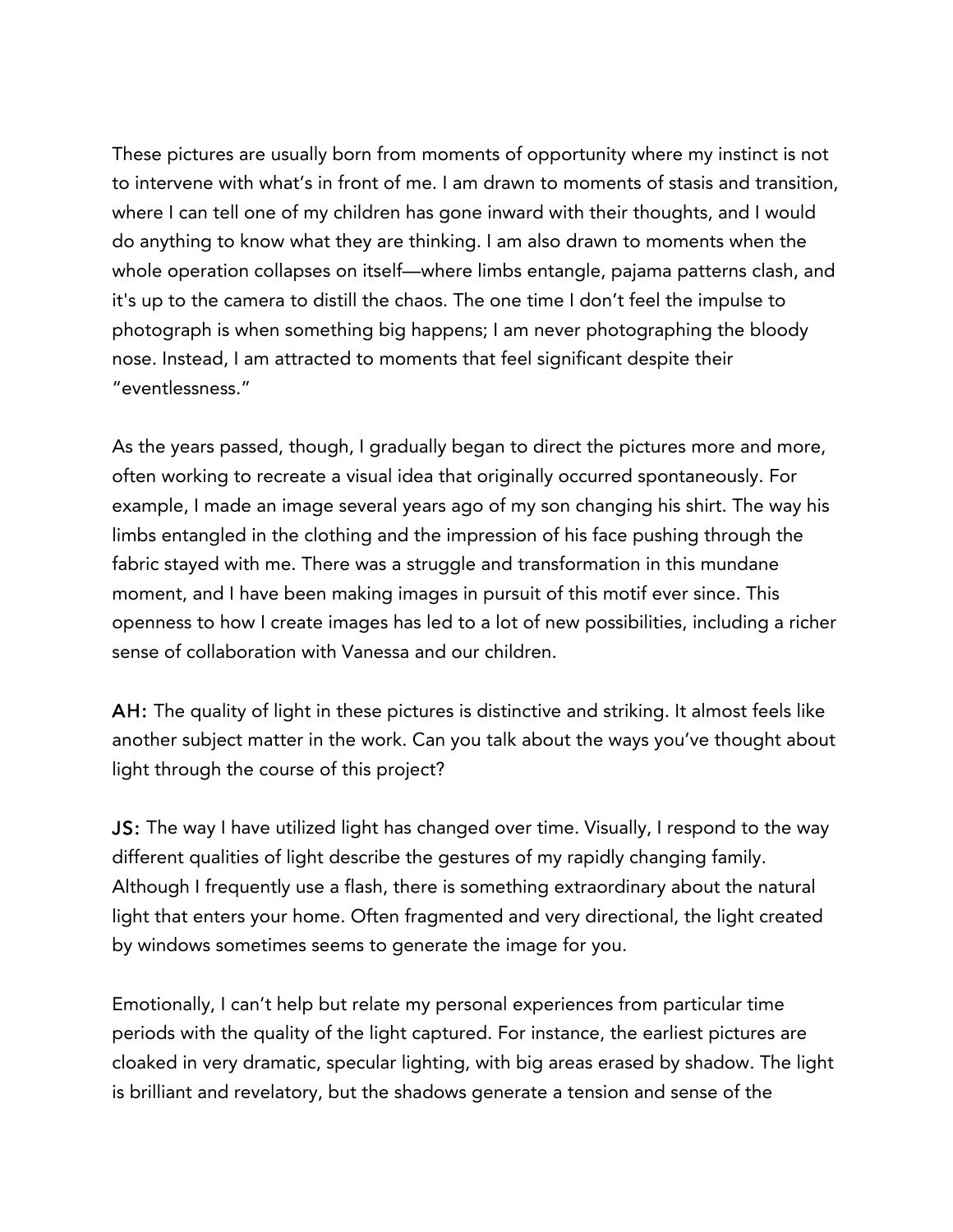unknown. It reminds me of how I felt in the early months after my first child was born. As the project has progressed, the light has become more abundant, more clarifying.

AH: Though your use of light can be abundant and clarifying, there is also an evasive quality in many of these pictures—faces obscured by clothes, leaves, towels, other body parts. What do you hope that obfuscation communicates to the viewer?

JS: As a viewer, I find the most meaningful pictures are those that leave enough room for participation. When a photograph suggests meaning but does not divulge it... that's about as exciting as it gets for me; ambiguous conclusions invite the viewer to provide their own interpretations. By inserting your own experiences, you become an essential part of the photographer's image—you complete it.

AH: Is that also why we rarely see straight-on views of children's faces in the works?

JS: Yes, that's part of it, but it's also connected to how the pictures relate to the larger, shared experience of family. As the project progressed, it became important for them to be "children," not necessarily "my children." The notion of family is universal, though we relate to it in very different ways, and the absence of individual identity amplifies that universality.

That said, I also feel very protective of my family; the visual obfuscation becomes a layer of protection so I can both celebrate and shield them.

AH: I find it interesting that in a project about your family, you don't appear in any of the photographs. Why is that?

JS: The pictures significantly transform the original loud, busy scenes, so, in that way, I am a part of each image. I'd also like to think I am present in the pictures because of the way Vanessa and the kids respond to me as the photographer behind the camera.

More recently, I have begun to include my *actual* self in the pictures, which feels like the project's next step. I'm excited and a little nervous to see what it will open up. It feels good to be a little uncomfortable though.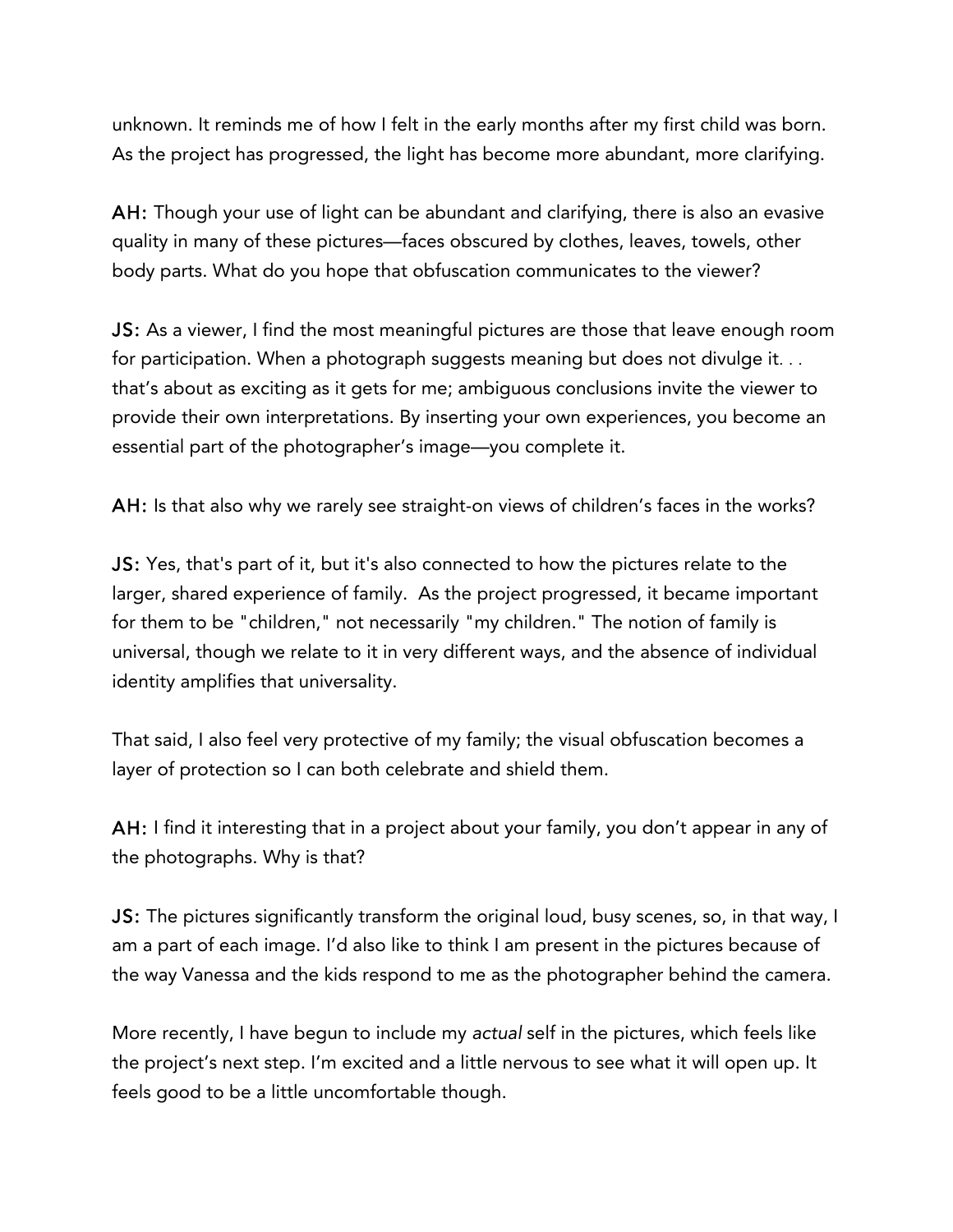AH: This could easily have been a more documentary-style project. As you edited the work, what steps did you take to eschew that documentary lens in favor of something more abstract and lyrical?

JS: In some ways, the edit might be the most crucial part of the process. The project is shaped by the selections I make—how the images relate to one another, what they show, and, most importantly, what they leave out. I tend to shoot a lot of film and it's through a heavy distillation process that I uncover the work's potential. Editing also influences the way I shoot the next time I pick up a camera. When I look through the contact sheets, I'm hoping to find something that contains a presence and tension made from the in-between moments of our lives, which is where we spend most of our time. These kinds of pictures stimulate my sense memory more than my intellect, acting as a lifeline back to the way it felt to be in the moment—an emotional history to live alongside a factual one.

AH: You and your husband Josh have had three children over the last seven years. When did you start thinking about your family and your role as a mother in relationship to your work?

VW: In 2012, when I became pregnant with my first child, Wyatt, my work really shifted. I experienced a life growing inside me while two important people in my life passed away (one close to my age). I thought a lot about how mysterious and arbitrary life can be, this constant sense of the invisible or unknown. When I gave birth to my son via C-section, my body was draped in blue hospital cloth, and it made me think about burial shrouds. I began to see fabric as symbolic for both the beginning and end of the life cycle; life can be born out of cloth or disappear behind it. This led me to create *(In)Visible*, a body of collage work where identities and bodies are rendered partially invisible through draped fabric.

During my second pregnancy, we shared our baby Oliver's heartbeat via Facetime with Josh's grandmother who was across the world in her own hospital bed, soon to pass away. The human heartbeat—an invisible strand of life and existence—was so palpable in that moment.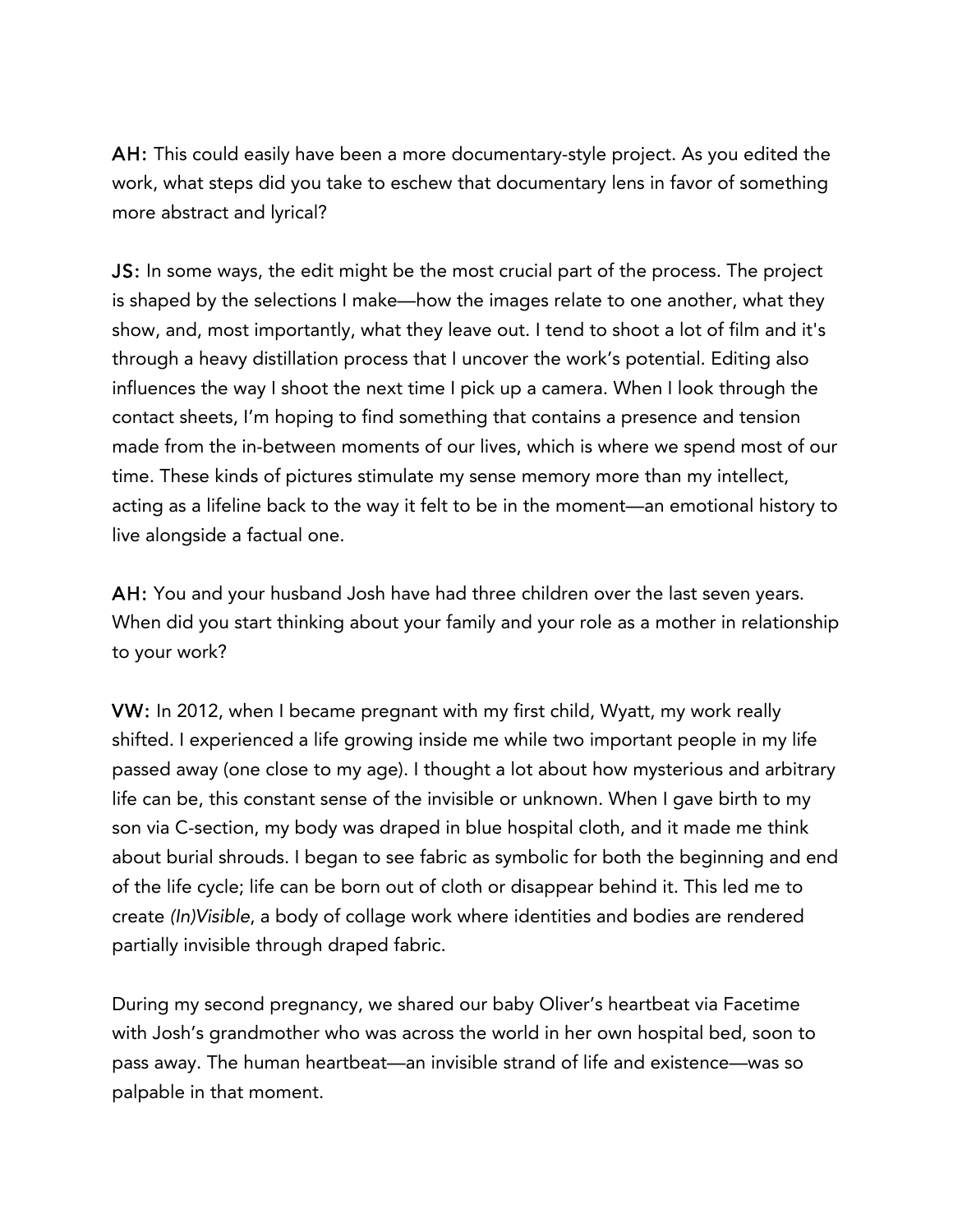It has also made clearer the multifaceted roles a single body may inhabit over a lifetime. Over the past seven years, I have witnessed my body change in both function and appearance. Ultimately, becoming a parent has hugely influenced my interests and direction.

AH: In addition to new interests with respect to content, how has the birth of your children changed the way you make work?

VW: I've always strived to use materials and techniques that best drive a particular idea. In graduate school at the San Francisco Art Institute, I started as a photographer who dabbled in collage and came out an experimental filmmaker, making short, animated 16mm films. For my animated films, I used my own photographs as starting points to be drawn on, collaged, torn, etc. Eventually, though, life, work, and motherhood made it challenging to find the dedicated and uninterrupted lengths of time essential to entering into the rhythm of animation. So, around 2010–11, I committed to developing my collage work, which is still very connected to my filmmaking sensibilities.

AH: The 49-panel grid collage—*Each One of Us Was Fastened to the Other* (2020) seems like a good example of your relationship to filmmaking. I was also reminded of Ray Metzker's composites. Can you talk about the way the work can be read as both a compilation of individual vignettes, but also as a sequential whole?

VW: Exactly! The movement across the individual panels of this piece mirrors how 24 static film frames create one second of moving picture; static images in sequence become kinetic. I love Metzker's work and was actually looking at a lot of his grid pieces (and Imogen Cunningham's *Flora*) when I made this! The idea of this piece was to use the grid to abstract forms and render singular bodies/genders unrecognizable. I wanted to emphasize the continuity and overlap between my children's bodies and my own. In the swirling chaos of daily life, it can feel as though there is never a fixed beginning or end to things.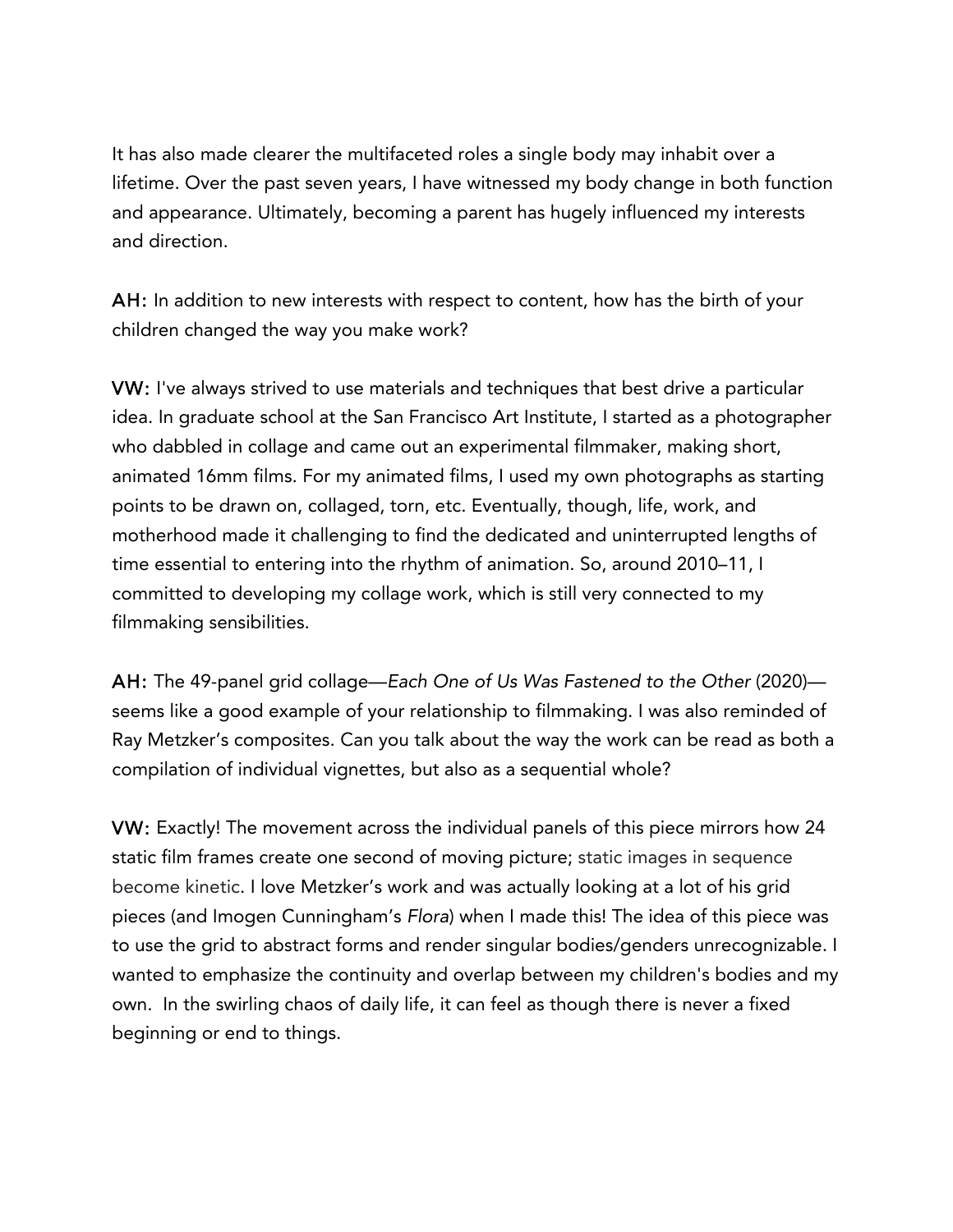AH: You include additional collages and traditional black-and-white photographs in *Vestiges*. Did you make use of both mediums throughout your work on this project?

VW: I began making the works for *Vestiges* using exclusively found/sourced material. The work began by exploring the male gaze and male-dominated depictions of the erotic female form. I was interested in reconfiguring these bodies to be de-sexualized sculptural forms that explore the multitudes of roles the female body can have as maker of life, mother, and partner.

But as I was making this work, using only found material felt limiting. I finally had a realization that I could create the source material myself. I began photographing Josh and our children in an effort to have full control over the final pieces. This marks a significant departure in how I'm thinking about and executing my collages.

As I continued making work for *Vestiges,* I created an array of source material shooting 35mm film, as well as 4x5 film and 4x5 paper negatives—that I could draw from to best execute the work. By making and printing my own material, I'm also no longer limited by size; my collages have typically been fairly small (the size of a magazine or book). Now, I can scale up, shrink, duplicate, or mirror the images, upending the previous limitations of "the original." A bonus of this process is that some of the individual photographs ended up being strong enough to exist as singular pieces. The next thing I want to do is create some much larger collages from the photographs.

AH: As you've just described, reconfiguration of forms—typically bodies—is central to the work. For me, that reconfiguration often manifests as significant abstraction of the human form. What do you hope that abstraction communicates?

VW: Throughout art history, the female body has been mined and objectified. Abstraction for me operates as a means to de-sexualize and remove desire from the female form as designed for male consumption.

For this body of work, I was interested in using the female body as a place of interrogation—where the female form is revealed, obfuscated, and fractured. The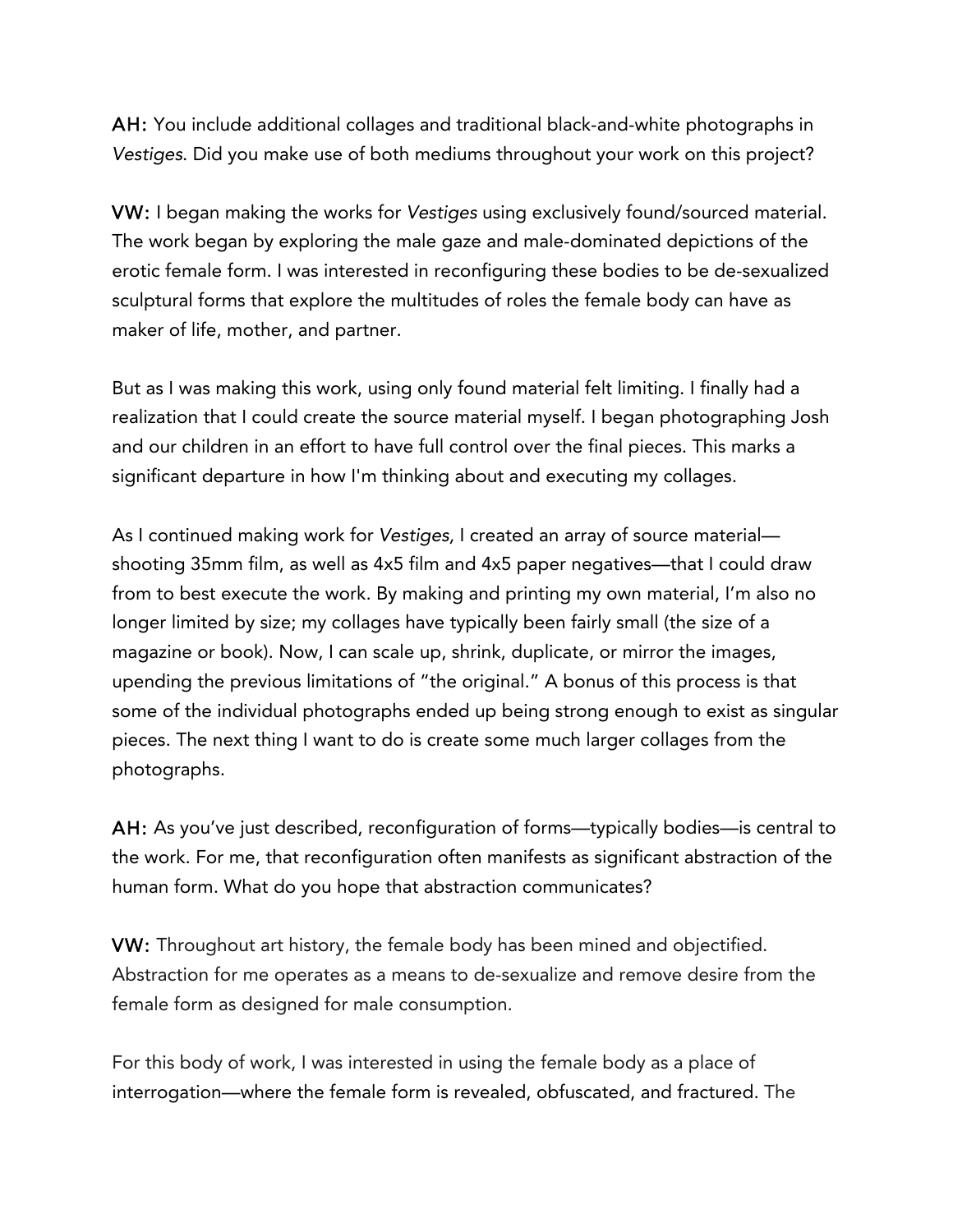resulting collages subvert the male gaze, reclaiming representation of the female body from a woman's perspective.

AH: Can you talk about how this idea relates to your incorporation of breasts—often separated or fragmented from their associated bodies—in the project?

VW: As I was making this work, I revisited Lee Miller's subversive photo of a severed breast on a plate, set on a table. It's such a bold photo. We know that the eroticized, disarticulated body was a common theme among the male Surrealists, but here Miller challenges that eroticization so directly. This image influenced how I wanted to show breasts in my own work. I should also add that relentless breastfeeding has been a beautiful and draining part of motherhood. My aim in the collages was to deemphasize the breast as a sexualized object and reemphasize it as a giver of life.

AH: I also noticed that foliage repeatedly appears in the work. Is there any symbolic significance to that imagery?

VW: The foliage functions as a symbol for the life cycle, specifically life unfurling, growing, and decaying. All the shooting happens in our backyard, so the foliage also allows for more variety and control of the frame's content. The foliage helps to abstract individual bodies while simultaneously confusing any visible boundaries. This blurring of boundaries has been one of my foundational discoveries of motherhood.

AH: This confusion of boundaries seems to come up in a number of works where you play with a tension between confinement and breaking free of restraints.

VW: Being a parent "boxes you in," but it also opens up new ways of seeing and navigating the world, with/for/through your children. I was interested in exploring the dissolving boundaries between my own body and the bodies of my children. Visually, there are barriers or boxes that I create, but the forms break out of, push through, and disrupt them. The body is always in visual flux. This was intentional.

AH: Is it significant that there are virtually no faces visible in this selection of works?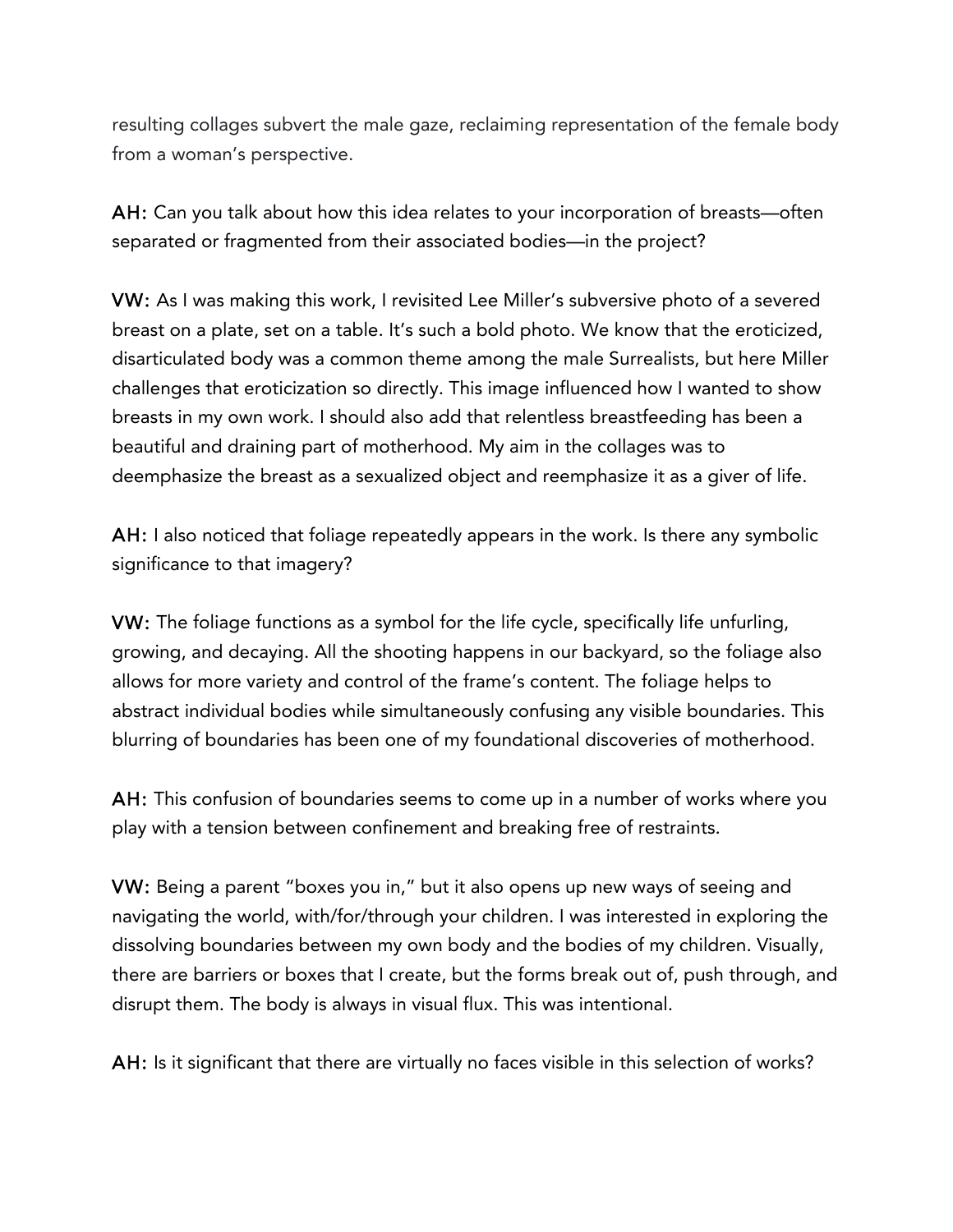VW: The origins of anonymity lie in *(In)Visible,* the first body of work I made as a parent. I have always liked my subjects' identities to be ambiguous/erased. A figure without a visible identity can be anyone and no one. The metaphoric and literal erasure of identity also relates to the experience of parenthood.

AH: You two have very different practices. But by presenting these two projects together, similarities in your approaches and outlooks are revealed. How much do you think you were informed by the other's work, perspective, or aesthetic?

JS: Vanessa and I met at the San Francisco Art Institute 16 years ago in a critique seminar and have been working alongside one another ever since. I don't think we considered ourselves collaborators until seeing all the connections between our works in this context. The dialogue between our bodies of work is a direct result of our shared experience both inside and outside artmaking.

VW: Over the years, we have evolved as artists and as a couple, sustaining our creative lives as our children have arrived and our lives have moved forward. Though our approaches to artmaking are vastly different, being one another's primary editors/viewers has created a kind of echo chamber. Our interests and experiences have also slowly become more aligned. Some themes that have emerged and evolved throughout our relationship as artists are the reshaping of identity, the physicality of parenting, and the use of light and dark as symbols for mortality.

That said, we are both always hungry to make work, so sometimes the similarities are a byproduct of what's practical. If I create a set to shoot in the backyard, Josh will inevitably shoot his own version of the scene and vice versa. More recently, I have also begun to explore the idea of collaging onto his photographs to make our collaboration intentional.

AH: I want to return to Vanessa's thought about the reshaping of your identities as an implicit part of parenthood. In my conversations with each of you, you both discussed feeling like parts of yourselves were lost when you became parents. How is this loss communicated in your works? And in what ways has this reshaping, in your opinion, been different between mother and father?

VW: Being a parent is an exercise in surrender and forces a reassessment of your identity. Your own needs and desires are made secondary to those of your children. As a mother, there is a societal implication that the more you sacrifice for your children,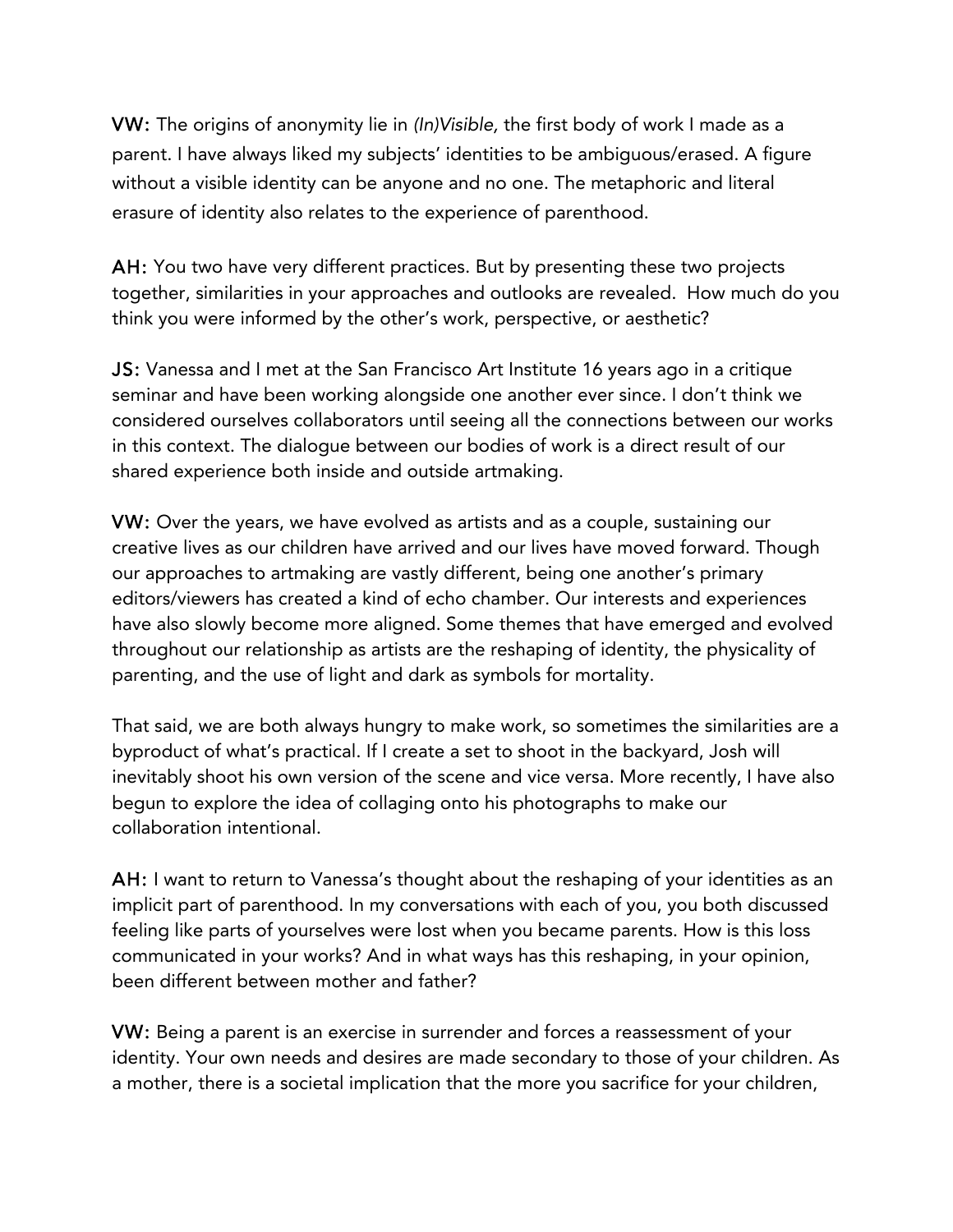the better. I've had to push back against this idea in order to maintain an identity as an artist that is separate from my role as a mother. When I make collages, the original image is decontextualized through the act of cutting, its meaning then recontextualized through new associations. In many ways, this is similar to parenthood where the process of becoming a parent erases the pre-parent identity and reassigns it as something else.

JS: Being a parent quickly erodes your individual identity because you have to give so much attention to others' needs. There is something liberating, but also deeply unsettling about this. The camera brings shape and visual presence to something that was previously invisible. For example, the absence of Vanessa's individual features in my photos points to this idea and is likely a projection of my own experience.

AH: As you both talk about how your work relates to your roles as parents, I wonder what kinds of projects might have inspired you when you first started making these bodies of work. Were you thinking about any other photographic projects about family?

JS: I have always loved work about family. When I was a young photographer, the pictures of Harry Callahan and Emmet Gowin showed me how visual invention and emotional connection could coexist in the same photographs. Their photographs acted as both declarations of love and laboratories for visual ideas.

These days, I think a lot about Ralph Eugene Meatyard, whose work I didn't used to think of as "family" pictures, and now, it's all I can see. His work felt entwined in the currents of his family life, the improvised sets found during some family adventure. He didn't see his family as a hindrance to his creative process, but as an extension of it. Meatyard's photographs seem to balance what he could and could not control. This combination of the premeditated and unpredictable is a good description of how I am working right now.

VW: Conversely, I wasn't looking at work specific to family. I was looking at a variety of artists/photographers who explore form, light, and the body including Hans Bellmer, Henry Moore, and Hans Arp. I was also looking at Ray Metzker's grids, Edward Weston, and Imogen Cunningham. In reading Cunningham's monograph, I learned that she began photographing botanicals at a time when she was often confined to her home and garden—she, too, was a mother of three young children with, as she said, "one hand in the dishpan, the other in the darkroom." This resonated deeply with me and reminded me that internal vision is what drives the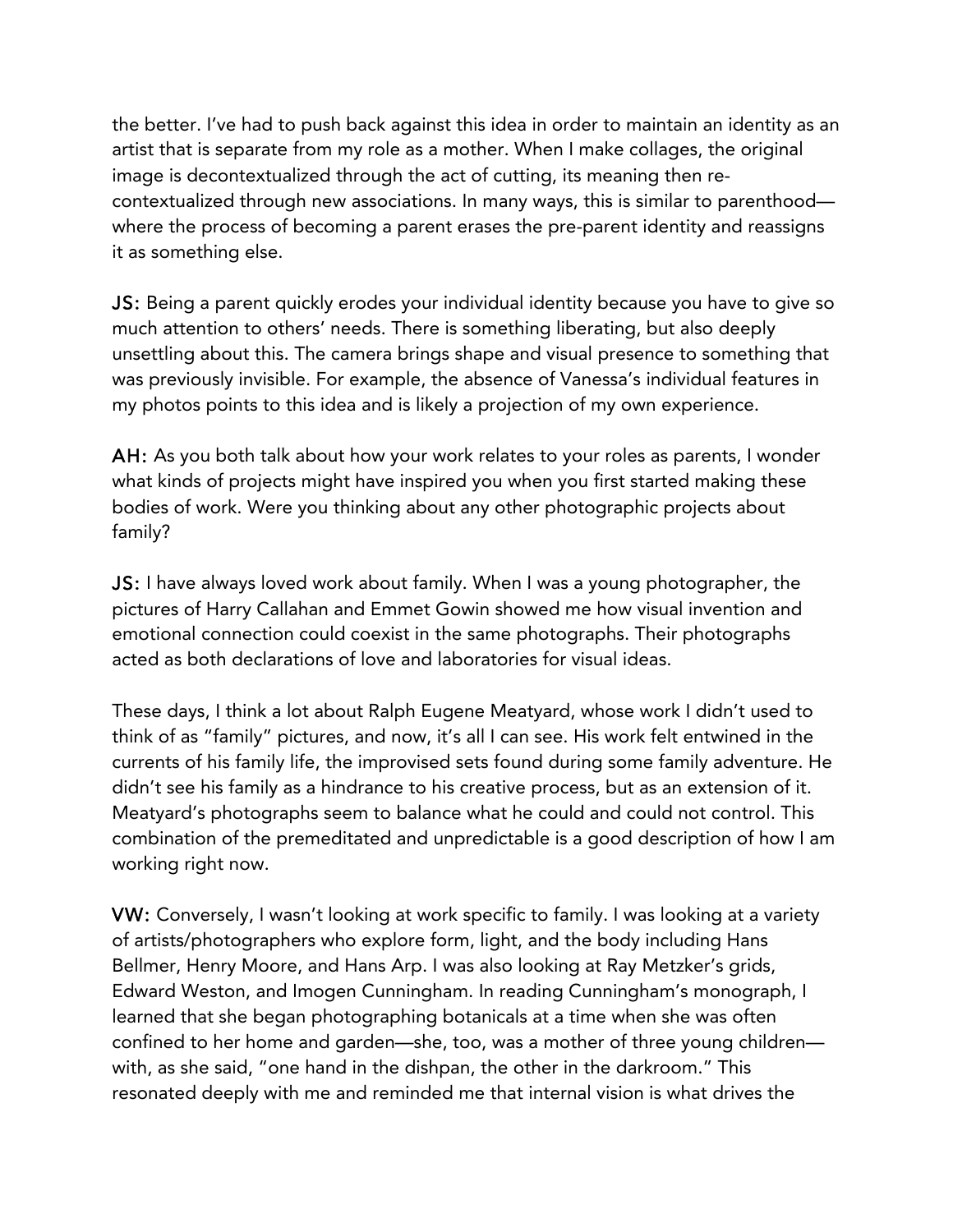success of work, not external environments. The camera and artist can transform the mundane.

AH: So how do you think these works speak to your day-to-day life as parents and artists?

JS: I think these pictures wouldn't be possible unless they were very much a part of our day-to-day existence as a family. If we were to wait for designated "artmaking" time, we would never get anything done.

VW: Over time, we have realized our different roles must coexist in a fluid state.

JS: But there are lots of ways in which the pictures are detached from the reality of our home life. Photographs are partially the result of our own intentions and partially an invention of the medium itself. This contrast between document and fiction is where the act of discovery takes place, and also where the work can feel separate from the reality of our lives.

VW: Starting our family seven years ago had a profound impact on both of our art practices. For both of us, becoming parents provided a means of looking inward and creating more personal work. It also forced us to become more creative within the context of our domestic space. With three kids, we are most often at home or nearby. Those confines require us to get creative, finding ways to use light, props, gesture, and composition to elevate the mundane.

Much of the work I made for this show is rooted in an examination of the female body. The functions and roles of a woman's body change profoundly through birth and motherhood. The body I move through the world in now is different than the one I had before becoming a parent.

AH: Turning now to the exhibition, how did you arrive at the title *Vestiges*?

JS: "Vestiges" refers to the fragmentation and ephemerality that appears throughout the exhibition. The experience of parenting—though intense in the moment—is ultimately lost to the passage of time and instability of memory. These artworks represent our attempt to hold onto something we know we can't preserve.

VW: In biological terms, a vestige is part of an organ or organism that has become reduced or evolutionarily functionless. I love this idea in relation to my body, that its